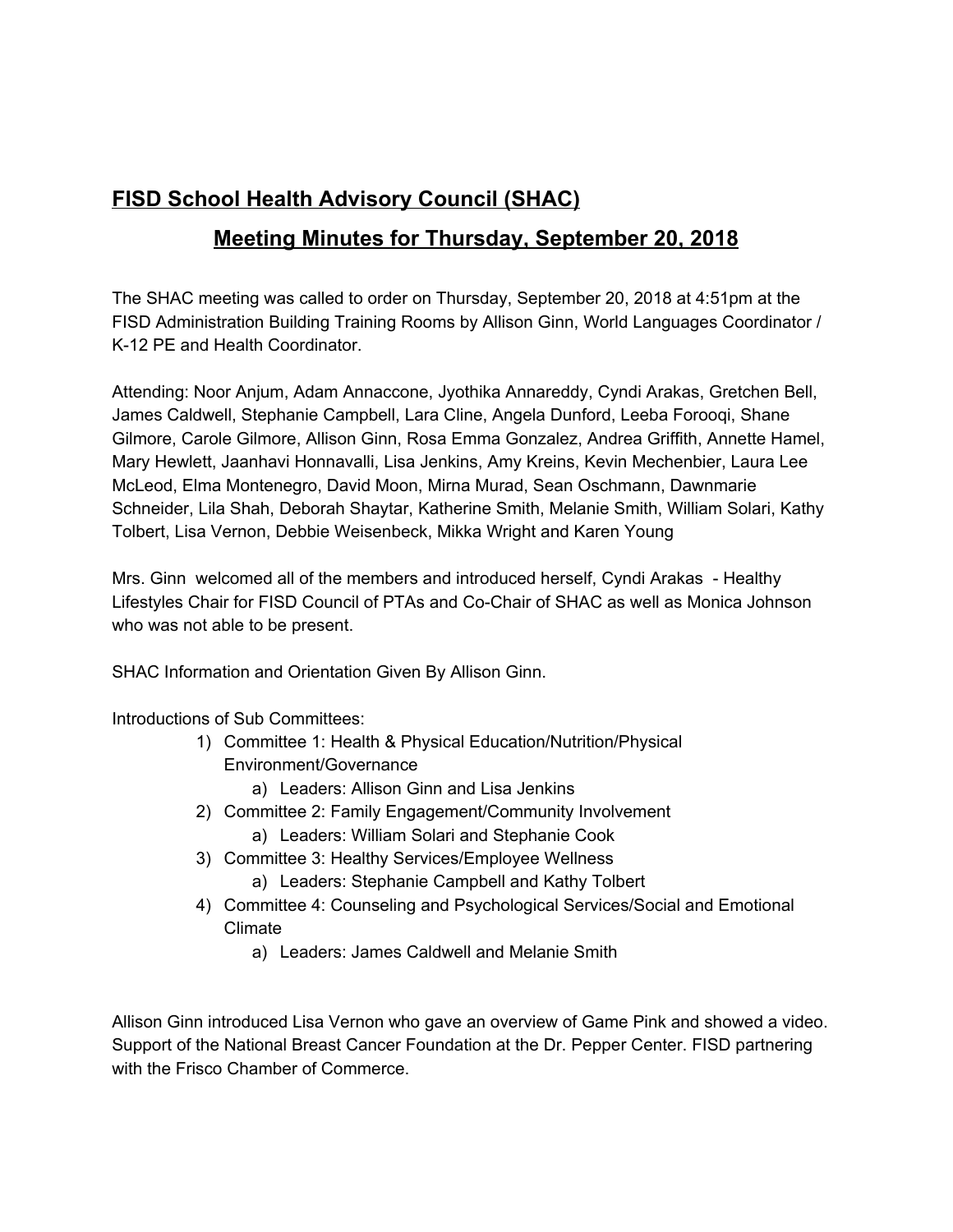Lisa Vernon also spoke about the Parental Involvement Conference in December.

Allison Ginn spoke about the FISD Heath Fair being organized in the Spring. Date TBD.

Allison Ginn also spoke about Structured Brain Breaks. Showed Video of Structured Brain Break at Pink Elementary.

Overview of Breakout Sessions:

- Team Drive (Google) for all electronic documentation
- Review Norms
- Define Roles
- Needs Assessment
- Strategic planning
- Plan of Action

At 5:12 broke out into Sub Committees. Meeting notes for sub committees were recorded by the sub-committee secretaries.

At 6:06 the Sub Committees came back to share goals for the 2018-2019 year.

Sub Committee Reports:

Committee 1: Health & Physical Education/Nutrition/Physical Environment/Governance

- Community/District Wide Health/Wellness Fair
	- Stand alone or in partnership with FISD Council of PTAs
- Structured Brain Breaks Collect information to support the evaluation of Structured Brain Breaks District Wide

Committee 2: Family Engagement/Community Involvement

- Best means of communicating events (Websites, social media, etc)

Committee 3: Healthy Services/Employee Wellness

- Flu Shots Clinics Marketing
- Employment Wellness Ideas for Employment Wellness
	- Communication the Employment Benefits
- Wellness Newsletter

Committee 4: Counseling and Psychological Services/Social and Emotional Climate

- How to Bring Schools Together
- How to Support High Schoolers

Spin the SHAC Wheel